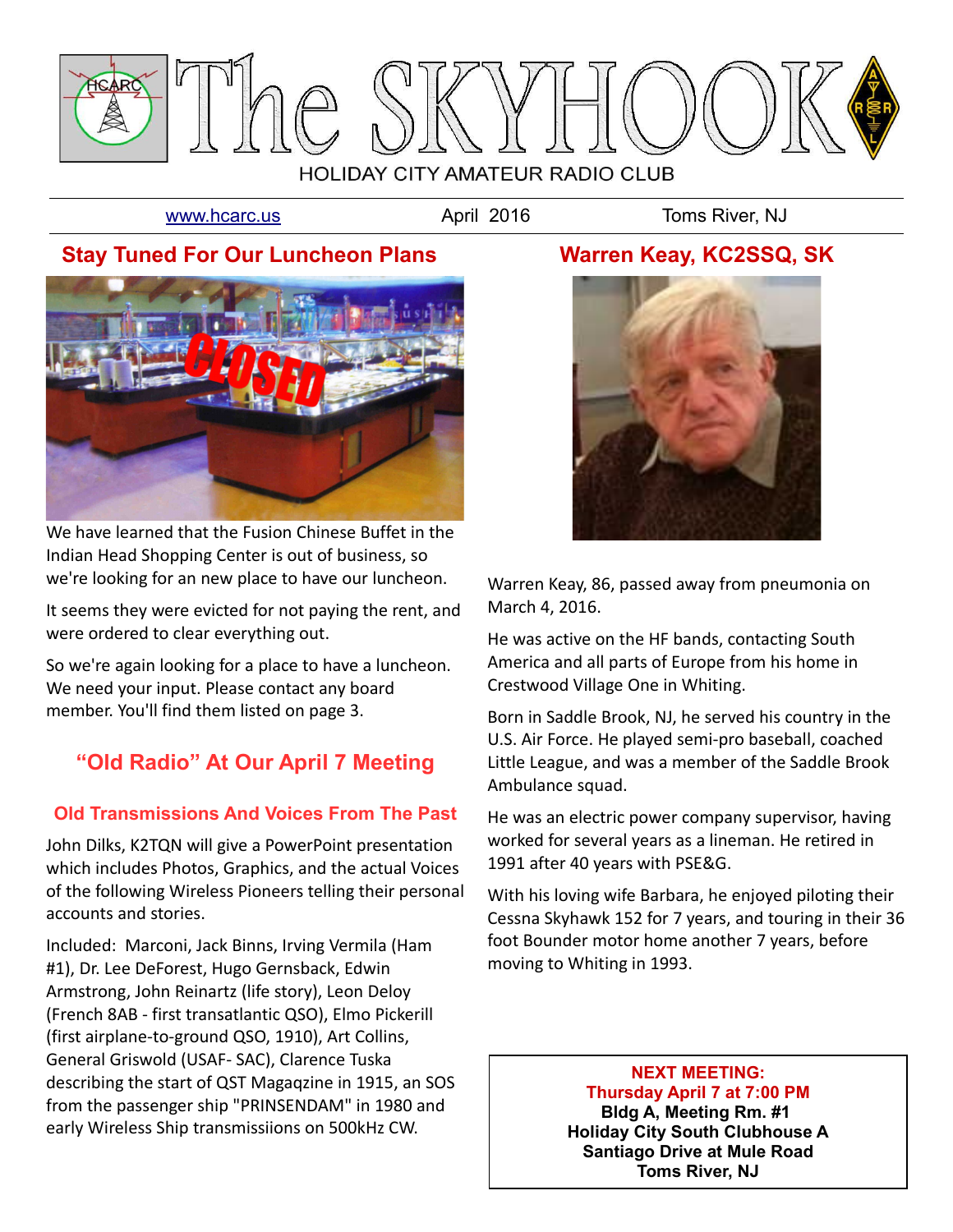# **Ocean County ARES® News**



### April, 2016

The next meeting of Ocean County ARES will be Wednesday, April 18th at 7:00 PM. The meeting will be held at the Ocean County EOC, Robert J. Miller Airpark, Berkeley Township. The first order of business will be to conduct RERP 2016 training by Pete, K2PSG. This training is required by any radio operator who supports Oyster Creek nuclear drills or who responds to emergencies related to Oyster Creek. Pete will issue a new RERP 2016 card at the completion of the session. Refreshments will be served at the meeting, as usual.

Towards the end of March into the beginning of April, some changes will be made to the Harvey Cedars D-Star repeater. The output frequency will be changed to 445.36875 MHz and the input frequency will be 440.36875 MHz. We will also be working on the gateway tie-in to the Internet and those details will be released at a separate time.

Following the Harvey Cedars frequency change, the Toms River 70 cm Fusion repeater will come on line with an output frequency of 449.825 MHz, an input frequency of 444.825 MHz and a PL of 131.8 (For FM mode). The repeater will be operated under the callsign WA2RES/R and will be part of the Ocean County ARES repeater compliment. This frequency may not be permanent and will most likely change when ARCC issues a final coordination decision. Like the Manchester 2 meter Fusion repeater, the unit will operate in the "Auto" mode, so that a digital input will result in a digital output and an analog input will result

in an analog output.

Future Ocean County ARES nets will include the 70 cm Fusion repeater at least once a month in the FM analog mode and a final schedule will be released in the near future.

Keith, KC2OON, recently made an IP change to the D-Rats "Ratflector". The new IP is 71.172.101.55, Type is Network and Name is localhost. These settings can be found under File, Preferences, Radio.

The Bike to Build (B2B) fundraiser, sponsored by Habitat for Humanity, has announced that another event for Ocean County has not been re-scheduled at this time. If you recall, a cyclist lost his life in the 2015 event. Ocean County ARES is looking at holding a mobilized Simulated Emergency Test (SET) this year in lieu of the B2B event. Details will be discussed at the April ARES meeting.

73 de WX2NJ

Bob Murdock

Ocean County Amateur Radio Emergency Service® EC

### **ARRL Asking FCC To Allow RTTY & Data In DX & QRP Windows Of 80 Meter CW Sub-band !**

An editorial by John Roberts, KQ4WR.

Because the effect, if any, of a weak CW signal on an RTTY or modern data mode may not be noticed at all, such relatively wide-band (compared to cw) QRM may become a real international problem.

I suggest that if you're one who wants to be able to continue working QRP or DX CW, write to the FCC and tell them to ignore that part of the ARRL petition.

See the ARRL website (www.arrl.org) for more information on [RM 11759](http://apps.fcc.gov/ecfs/comment/view?id=60001374190)

 [http://apps.fcc.gov/ecfs/comment/view?id=60001374190.](http://apps.fcc.gov/ecfs/comment/view?id=60001374190)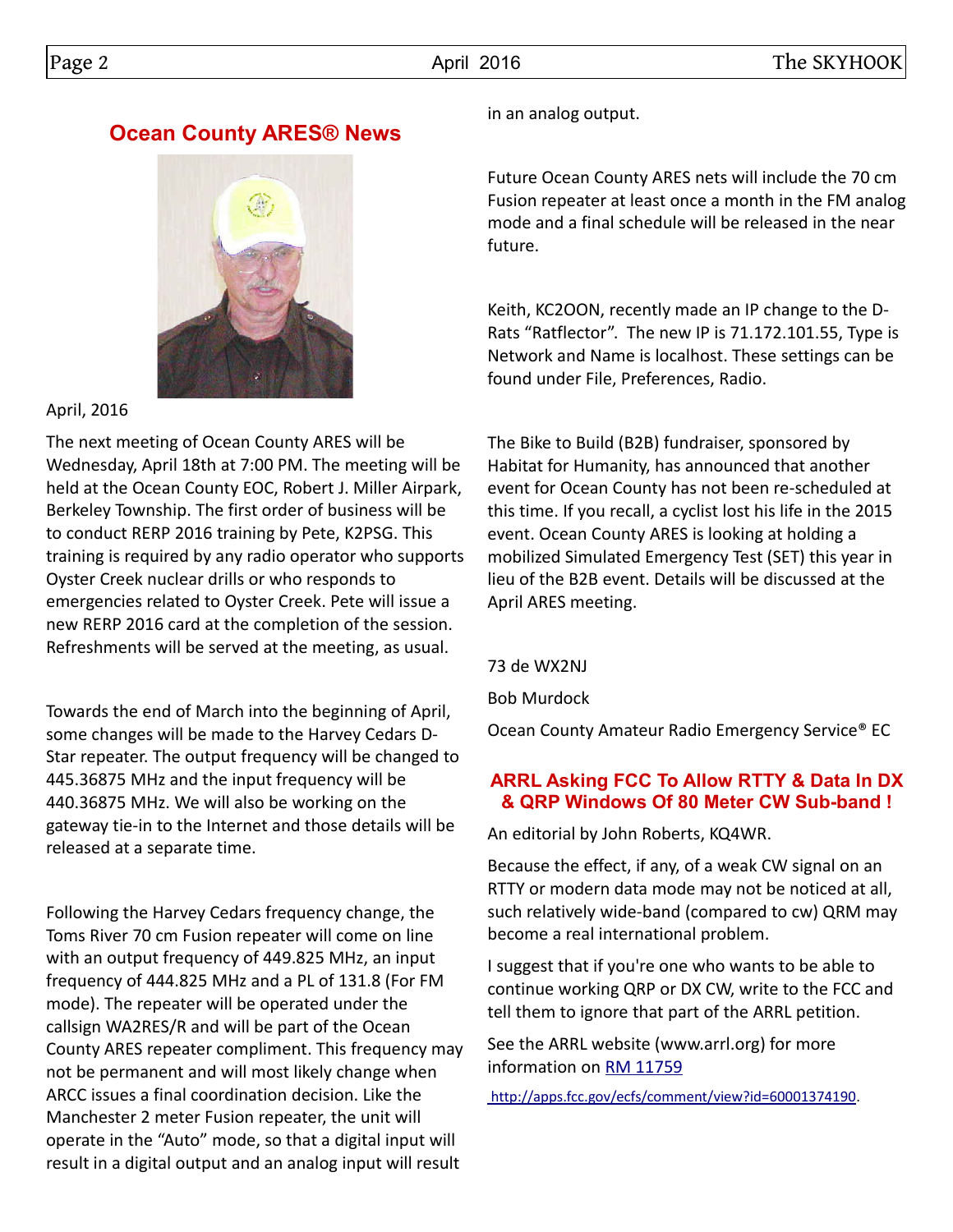# **NOTICE TO ALL HCARC MEMBERS**

At the March meeting, a motion was made and seconded to make the HCARC By-Laws and Constitution seperate documents., There will be voting on this constitudion change at the April meeting.

# **Time Conversion Chart**

| <b>UTC</b> | AST         | <b>EST</b>  | CST         | MST        | PST         |
|------------|-------------|-------------|-------------|------------|-------------|
| "Zulu"     | <b>EDT</b>  | CDT         | MDT         | <b>PDT</b> |             |
| 00nn Z     | 8:nn PM     | $7:nn$ PM   | 6:nn PM     | 5:nn PM    | 4:nn PM     |
| 01nn Z     | 9:nn PM     | 8:nn PM     | $7:nn$ PM   | 6:nn PM    | 5:nn PM     |
| 02nn Z     | $10:$ nn PM | $9:nn$ PM   | 8:nn PM     | $7:nn$ PM  | 6:nn PM     |
| 03nn Z     | $11:nn$ PM  | $10:$ nn PM | 9:nn PM     | 8:nn PM    | $7:nn$ PM   |
| 04nn Z     | $12:$ nn AM | 11:nn PM    | $10:nn$ PM  | $9:nn$ PM  | 8:nn PM     |
| 05nn Z     | 1:nn AM     | $12:$ nn AM | $11:nn$ PM  | $10:nn$ PM | $9:nn$ PM   |
| 06nn Z     | 2:nn AM     | $1:$ nn AM  | 12:nn AM    | $11:nn$ PM | $10:$ nn PM |
| 07nn Z     | $3:$ nn AM  | $2:$ nn AM  | $1:$ nn AM  | 12:nn AM   | $11:$ nn PM |
| 08nn Z     | 4:nn AM     | 3:nn AM     | 2:nn AM     | 1:nn AM    | 12:nn AM    |
| 09nn Z     | 5:nn AM     | 4:nn AM     | 3:nn AM     | 2:nn AM    | 1:nn AM     |
| 10 $nnZ$   | 6:nn AM     | 5:nn AM     | 4:nn AM     | 3:nn AM    | 2:nn AM     |
| 11nn Z     | 7:nn AM     | 6:nn AM     | 5:nn AM     | 4:nn AM    | $3:nn$ AM   |
| 12nn Z     | 8:nn AM     | 7:nn AM     | 6:nn AM     | 5:nn AM    | 4:nn AM     |
| 13nn Z     | 9:nn AM     | 8:nn AM     | 7:nn AM     | 6:nn AM    | 5:nn AM     |
| 14nn Z     | 10:nn AM    | 9:nn AM     | 8:nn AM     | 7:nn AM    | 6:nn AM     |
| 15nn Z     | 11:nn AM    | $10:$ nn AM | 9:nn AM     | 8:nn AM    | 7:nn AM     |
| 16nn Z     | $12:$ nn PM | $11:$ nn AM | $10:$ nn AM | 9:nn AM    | 8:nn AM     |
| 17nn Z     | $1:nn$ PM   | $12:nn$ PM  | 11:nn AM    | 10:nn AM   | 9:nn AM     |
| 18nn Z     | $2:$ nn PM  | $1:$ nn PM  | $12:nn$ PM  | 11:nn AM   | 10:nn AM    |
| 19nn Z     | $3:$ nn PM  | $2:$ nn PM  | $1:nn$ PM   | $12:nn$ PM | 11:nn AM    |
| 20nn Z     | 4:nn PM     | 3:nn PM     | $2:nn$ PM   | $1:nn$ PM  | $12:$ nn PM |
| 21nnZ      | 5:nn PM     | 4:nn PM     | 3:nn PM     | 2:nn PM    | 1:nn PM     |
| 22nn Z     | 6:nn PM     | 5:nn PM     | 4:nn PM     | 3:nn PM    | $2:nn$ PM   |
| 23nn Z     | 7:nn PM     | 6:nn PM     | 5:nn PM     | 4:nn PM    | 3:nn PM     |

(Shading indicates date change)

# **Forced Air Cooling**

A nice breeze is an effective way to keep parts from overheating. But the disadvantage is that dust and smoke get drawn in, to accumulate on those parts more rapidly. In a few years, the buildup may cause the parts to get hot enough to fail, or at least be degraded. So disconnect the power, pop off the cover (and

discharge any high voltages), and dust them off with a paint brush, or blow the dust out with a hair dryer or shop vacuum.

## **[Our VE Crew](mailto:lpuccio1@comcast.net?subject=VE)**

Murray [KD2IN,](mailto:MurrayKD2IN@comcast.net) Ed [W1EAP,](mailto:epicciuti@hotmail.com) Larry [K2QDY,](mailto:lpuccio1@comcast.net) John [KQ4WR,](mailto:kq4wr@arrl.net) Stan [KB2PD,](mailto:kb2pd@hotmail.com) Steve [N2WLH,](mailto:n2wlh@yahoo.com) Paul [N2QXB,](mailto:n2qxb@juno.com) Larry [WA2VLR.](mailto:lloscalz@optonline.net)

*License exams are given by appointment at 7pm on the second Wednesday of each month at Holiday City South Clubhouse, Bldg A, which is at the corner of Mule Rd. and Santiago Dr. Call Larry Puccio, K2QDY, at 732-349-2950 for information. Directions: From either Route 37 W or Davenport Road, take Mule Road to Santiago Drive. Turn into the parking lot from Santiago Drive, and park near the pool. Enter the building nearest the intersection.*

#### **CLUB COMMITTEES**

| Refreshments:       | John Rogers & Tony Kuzinski |                             |
|---------------------|-----------------------------|-----------------------------|
| Webmaster:          |                             | Steve N2WLH N2WLH@yahoo.com |
| Publicity:          | Paul N2QXB                  | 732-279-3911                |
| Programs:           | Tony <b>KD2GSO</b>          | 732-930-5779                |
| Sunshine:           | Dave WA2DJN                 | WA2DJN3@verizon.net         |
| Field Day:          | Larry <b>K2QDY</b>          | 732-349-2950                |
| <b>VE Sessions:</b> | Larry <b>K2ODY</b>          | 732-349-2950                |
| Membership:         | Doug <b>KC2TZC</b>          | 732-928-2316                |
|                     |                             |                             |

#### **Holiday City Amateur Radio Club Toms River, New Jersey**

|                        |               | Web Site www.hcarc.us          |                     |
|------------------------|---------------|--------------------------------|---------------------|
| President              | John Roberts  | KQ4WR                          | 732-350-1162 ext 33 |
| Vice President         | open          |                                |                     |
| Secretary              | John Rogers   | KD2HWR                         | 732-269-5717        |
| Treasurer              | Larry Puccio  | <b>K2QDY</b>                   | 732-349-2950        |
| <b>Executive Board</b> | Doug Poray    | <b>KC2TZC</b>                  | 732-928-2316        |
| <b>Executive Board</b> | Tony Kuzinski | KD <sub>2</sub> GSO            | 732-930-5779        |
| <b>Executive Board</b> | Paul Hansen   | N <sub>2Q</sub> X <sub>B</sub> | 732-279-3911        |
| <b>Executive Board</b> | Stan Stafiej  | <b>KB2PD</b>                   | 732-270-5395        |
| W2HC Trustee           | Larry Puccio  | K2QDY                          | 732-349-2950        |
|                        |               |                                |                     |

Membership is open to all interested persons. Ham license is not required. Dues are \$25.00 per year, payable Jan 1<sup>st</sup>. Members joining during the year will have the dues prorated. Family membership \$30.00 per family.

---------------------------------------------------------- Meetings are held on the first Thursday of every month, at 7:00 pm. Location: Meeting Room #1 in the Holiday City South Clubhouse. Directions: From either Route 37 W or Davenport Road, take Mule Road to Santiago Drive. Turn into the parking lot from Santiago Drive and park near the pool. Enter the building nearest the street corner.-

The SKYHOOK is published monthly as the HCARC's official newsletter. Editor and Publisher:

John Roberts [KQ4WR](mailto:kq4wr@arrl.net) 7 Lincoln Ct. Whiting, NJ 08759-1505 e-mail [KQ4WR@arrl.net](mailto:KQ4WR@arrl.net) 732 350-1162 ext 33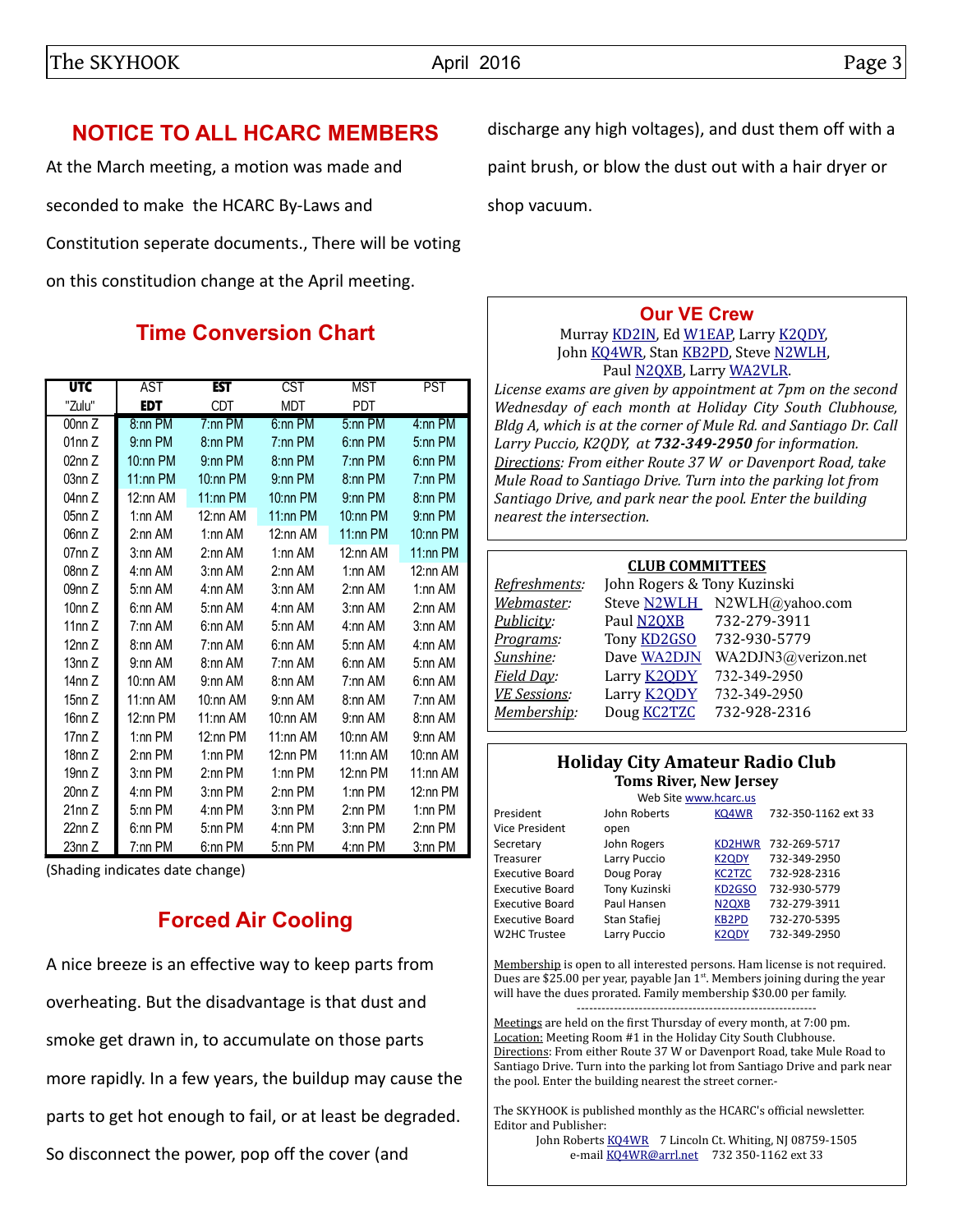# **The Radio Engineer's Alphabet**

 **" A "** is for **ampere** the **unit** of electrical **current** Each "amp" represents a flow rate of about 6,241,510 electrons per picosecond. See "I".

 " **Bd "** is for **bauds**, **a unit** of **data rate**, in changes per second. It is the reciprocal of the duration (in seconds) of the shortest bit. It is not the same as bit rate or byte rate. Perfect Morse code at 12 words per minute is 10 Bd.

 " **C "** is the **math symbol** for **capacitance**, the "size" of a capacitor. Capacitors store electrons. The current drawn by a capacitor as it charges or discharges tends to resist changes in voltage. The unit of capacitance is the farad.

 " **dB "** is for **decibel, a logarithmic unit** of **ratio**. Every 10 dB multiplies the power level by 10, and every 3 dB doubles the power level. So 36 dB is a power gain of  $10x10x10x2x2 = 4000$ . Each S-unit on an S-meter equals 6dB.

 **" E "** is the **math symbol** for the electromotive force (EMF), commonly called **voltage**, that causes current to flow. Positive voltage attracts electrons, negative voltage repels them. Although current is measured at a single point in the circuit, voltage is measured as the difference between two points. For DC,  $E = I \times R$  For AC & RF,  $E = I x Z$ .

When used as part of a number, "E" means "times ten to the", so 14.217E6 Hz is the same as 14.217 MHz. Likewise, 25E-3 A means 25 mA.

 " **F "** is for **farad**, the **unit** of **capacitance**. It's the amount of current needed to change the voltage across the capacitor at the rate of one volt per second. Therefore, for a sine wave, the AC voltage wave lags the AC current by a quarter cycle (90 degrees). The peak current equals the capacitance times the peak rate of voltage change.

 **" f "** is **math symbol** for **frequency**, the number of **cycles per second**. Frequency in MHz = 300 divided by the wavelength in meters.  $f(MHz) = 300 / \lambda(m)$ 

 **" G "** is for **giga**, the metric **prefix** for **billion**. 1 GHz = 1000 MHz. See appendix about metric system units and multiplier prefixes.

 **" H "** is for **henry**, the **unit** of **inductance**, the electrical "size" of a coil. It's the amount of voltage (across the coil) resulting from a rate of change of one ampere per second. Therefore, for a sine wave, the AC current wave lags the voltage wave by a quarter cycle (90 degrees). The peak voltage equals the inductance times the peak rate of current change.

 " **Hz"** is for **hertz**, the **unit** of **frequency**, in cycles per second. 1 MHz = 1000kHz. On antique equipment, you'll see "KC" and "MC" instead of "kHz" and "MHz".

 **" I "** is the **math symbol** for the amount of electrical **current**, in **amperes**.

 " **j "** is the **math symbol** that marks the **quadrature** part of a complex number. Impedance, for example, is a complex quantity, representing both resistance and reactance.  $Z = R + iX$ .

 " **k "** is for **kilo**, the metric **prefix** for **thousand**. For example,  $2$  kV = 2000 V.

" **K** " was formerly used to mean thousand, or thousand ohms.

 " **L "** is the **math symbol** for **inductance**. That's the "size" of an inductor, such as a coil, in henrys. The voltage across an inductance tends to smooth out the current by responding to the rate of change of current.

" $\lambda$ " (lambda, Greek lower case "L") is the **math symbol** for **wavelength**. That's the distance a signal travels in one cycle.

 " **M "** is for **meg** or **mega**, the metric **prefix** for a **million**. 7 MHz means 7,000,000 Hz

" **MMF** " was used to mean "micromicrofarads" until "picofarads" became standard.

 " **m "** is for **meters**, the metric **unit** of **distance**. Wavelength in meters, equals 300 divided by the frequency in megahertz. (Well, almost --- see appendix)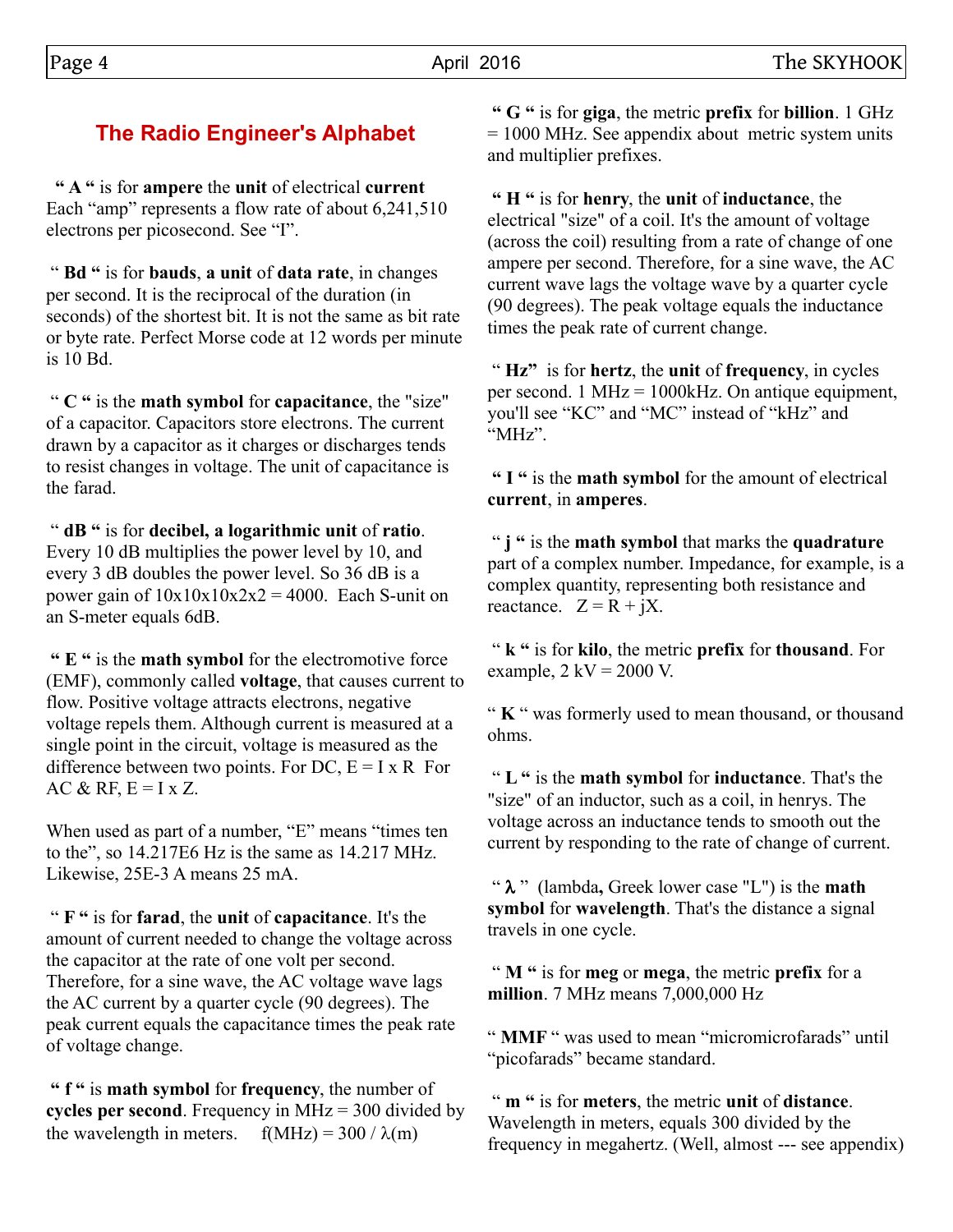" **m "** is also for **milli**, the metric **prefix** for **thousandths,** so  $25.4$ mm =  $0.0254$ m.

"  $\mu$  " (the lower case Greek "m") stands for **micro**, the metric **prefix** for **millionths**. So 1,000,000 microfarads  $= 1$  F.

 " **n "** is the **abbreviation** for "**nano**", the metric **prefix** for **billionths**. 5 nF equals 0.005 microfarads.

" $\Omega$ " (Greek capital Omega) is for **ohms**. It's the **unit** of **resistance, of reactance, and of impedance.** The Symbol type font has this symbol for capital " W "**.**

" **P "** is the **math symbol** for **power**, in watts.

 " **PEP "** means **Peak Envelope Power**. When using AM or SSB, for example, the RF power level is not steady. The PEP is the **RF power of the greatest RF cycles**. The term "Envelope" comes from the outline of the oscilloscope display.

 **" p "** is the **abbreviation** for **pico**, the metric **prefix** for **trillion<u>ths</u>**, so 1,000,000  $pF = 1 \mu F$ .

 " **Q "** is for **quality factor,** the ratio of the energy resonating in a tuned circuit to the energy lost per cycle. The Q of an inductor equals the reactance divided by its effective series resistance. It is therefore defines the sharpness of a resonant peak. It is equal to the ratio of resonant frequency to the "3 dB bandwidth".

 " **R "** is the **math symbol** for **resistance**. It is the amount of voltage that's in phase with the current, divided by the current.

 " **S "** is for **Siemens**, the **unit** of **admittance**. One Siemens equals one ampere per volt. On old tube spec sheets, you'll find "micromhos" instead of "uS". See Y.

 **" SWR "** is for **Standing Wave Ratio**, an indication of the impedance mismatch of a transmission line or filter. A perfect SWR of 1.0 does not indicate an efficient line or load, as even a dummy load can have a perfect SWR). High SWR reduces the amount of signal obtainable from a limited amount of RF voltage or RF current.

 **" t "** is the **math symbol** for **time**, in **seconds**.

 " t **"** (the lower case Greek letter tau) is the **math symbol** for **Time Constant**. That's the how long it takes to charge or discharge a capacitor (through a resistor) by 63.2 percent.

 $\tau = R$  times C. Seconds equals ohms times farads, equals megohms times microfarads.

 " **UHF "** is for "Ultra High Frequency", specifically **300 to 3000 MHz.**

 " **VHF "** is for "Very High Frequency**",** specifically **30 to 300 MHz**

 " **V "** is for **volt**, the **unit** of electromotive force. A force of one volt is needed for a flow of one ampere through a resistance of one ohm. See E.

 " **W "** is for **watt**, the **unit** of **power**. Power in watts equals:

Joules of energy per second

DC volts times DC amperes

AC volts times AC amperes times the cosine of the phase angle between voltage and current (assuming sine wave)

> Amperes, squared, times ohms of resistance Volts, squared, divided by ohms of resistance

 **" X "** is the **math symbol** for **reactance**. Reactance is the ratio of the voltage that's 90 degrees out of phase with the current, divided by the current. For an inductor, the reactance equals 2 pi f L. For a capacitor,  $X = -1$  divided by the product of 2 pi f C. Because X of a capacitor is negative, the X values of the inductor and capacitor cancel each other at resonance.

 " **Y "** is the **math symbol** for **admittance**, the reciprocal of impedance. Admittance is easier to calculate than impedance when several components are connected in parallel. You just add. The unit of admittance, like conductance, is the Siemens (not Siemen or mho).

 " **Z "** is the **math symbol** for **impedance**. Impedance is the combination of resistance and reactance, but because they are 90 degrees apart in time, the resulting amount is the square root of the sum of the squares. Only the resistance portion, because its voltage is in phase with current, affects power.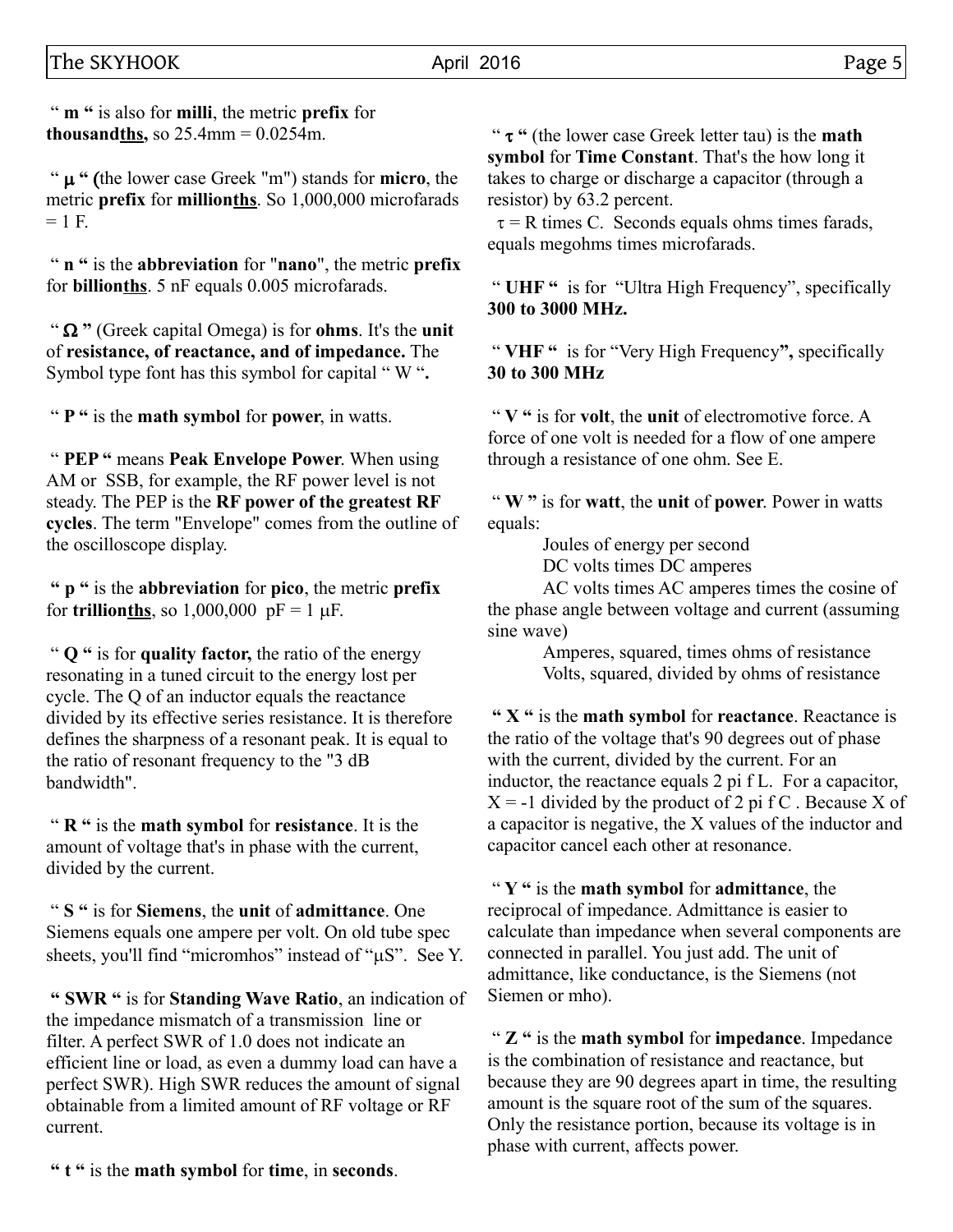# **Joe Militano, KC2QLA Worked: Russ Young, WA2VQV Worked:**



Joe Militano KC2QLA worked:



|           | Joe Militano KC2QLA worked: |                    |               |         |            |               | Band Mode |                 | Date Time Callsign                   |       | Entity                        | Grid             | Dist         | Dir                    |
|-----------|-----------------------------|--------------------|---------------|---------|------------|---------------|-----------|-----------------|--------------------------------------|-------|-------------------------------|------------------|--------------|------------------------|
| Band Call |                             | Country            | Date          | Freq    | Mode Grid  |               | 14        | CW              | 02-20 1522 G2F                       |       | England                       | I091wm           | 3601         | <b>NE</b>              |
| 20        | TI5/WX3B                    | Costa Rica         | Feb 22        | 14.225  | <b>SSB</b> | EK80aa        | 14        | CW              | 02-20 1527 EB7KA                     |       | Spain                         | IN80dj           | 3707         | ENE                    |
| 17        | LY5A                        | Lithuania          | Feb 27        | 18.143  | <b>SSB</b> | K024sm        | 14        | CW              | 02-20 1528 EF1A                      |       | Spain                         | IN80dj           | 3707         | ENE                    |
| 17        | KG4BP                       | Guantanamo Bay     | Feb 28        | 18.130  | <b>SSB</b> | FL20ma        | 14        | CW              | 02-20 1529 S50K                      |       | Slovenia                      | JN76hc           | 4364         | NE                     |
| 17        | R7DN                        | European Russia    | Feb 29        | 18.155  | SSB        | KN96rc        | 14        | CW              | 02-20 1531 CR3W                      |       | Madiera I                     | IM12np           | 3256         | ENE                    |
| 20        | CS <sub>2</sub> C           | Cape_Verde         | Mar 05        | 14.293  | SSB        | IM57ou        | 14        | <b>CW</b>       | 02-20 1535 LX7I                      |       | Luxembourg                    | JN39ga           | 3937         | <b>NE</b>              |
| 20        | <b>S54ZZ</b>                | Slovenia           | Mar 05        | 14.300  | <b>SSB</b> | JN76hc        | 14        | CW              | 02-20 1536 OK8NM                     |       | Czech Rep.                    | J070ec           | 4223         | <b>NE</b>              |
| 20        | 9A1P                        | Croatia            | Mar 05        | 14.273  | <b>SSB</b> | JN75sd        | 14        | <b>CW</b>       | 02-20 1541 9A1A                      |       | Croatia                       | JN75sd           | 4435         | <b>NE</b>              |
| 20        | EW6W                        | Belarus            | Mar 05 14.269 |         | SSB        | K034sa        | 14<br>14  | CW<br>CW        | 02-20 1542 EI1Y<br>02-20 1544 IK2YCW |       | Ireland<br>Italy              | I063uh<br>JN62ma | 3318<br>4435 | <b>NE</b><br><b>NE</b> |
| 15        | <b>FY5KE</b>                | French Guiana      | Mar 05        | 21.290  | SSB        | GJ45aa        | 14        | <b>CW</b>       | 02-20 1545 PJ2T                      |       | Curacao                       | FK52ma           | 1899         | <b>SSE</b>             |
| 15        | EI1Y                        | Ireland            | Mar 05 21.399 |         | <b>SSB</b> | I063uh        | 14        | <b>CW</b>       | 02-20 1547 S57DX                     |       | Slovenia                      | JN76hc           | 4364         | <b>NE</b>              |
| 15        | GW4BLE                      | Wales              | Mar 05        | 21.344  | <b>SSB</b> | I082gm        | 14        | <b>CW</b>       | 02-20 1548                           | ED7P  | Spain                         | IN80dj           | 3707         | ENE                    |
| 15        | CO <sub>2</sub> GG          | Cuba               | Mar 05        | 21,420  | <b>SSB</b> | EL83tc        | 14        | CW              | 02-20 1550 DD1A                      |       | Germany                       | J031aa           | 3863         | <b>NE</b>              |
| 15        | J38DG                       | Grenada            | Mar 05        | 21.441  | SSB        | FK92ca        | 14        | CW              | 02-20 1553 OH8L                      |       | Finland                       | KP20me           | 4263         | <b>NNE</b>             |
| 15        | MM1E                        | Scotland           | Mar 05        | 21.396  | <b>SSB</b> | <b>I085au</b> | 14        | CW              | 02-20 1930 HP3/VY2SS                 |       | Panama                        | FJ09ga           | 2080         | S                      |
|           |                             |                    |               |         |            |               | 14        | <b>CW</b>       | 02-20 1931 IR4X                      |       | Italy                         | JN62ma           | 4435         | <b>NE</b>              |
| 15        | 5D3A                        | Morocco            | Mar 05        | 21,294  | <b>SSB</b> | IM63aa        | 14        | CW              | 02-20 1932 CR6X                      |       | Portugal                      | IM69jq           | 3556         | ENE                    |
| 10        | PX2B                        | Brazil             | Mar 05        | 28.480  | SSB        | GG87ja        | 14        | CW              | 02-20 1933 G4A                       |       | England                       | I091wm           | 3601         | <b>NE</b>              |
| 10        | P40M                        | Aruba              | Mar 05        | 28.502  | SSB        | FK52am        | 14        | CW              | 02-20 1937 S090                      |       | Poland                        | K000aa           | 4445         | <b>NE</b>              |
| 15        | LT1F                        | Argentina          | Mar 05 28.484 |         | <b>SSB</b> | GF06ta        | 14        | CW              | 02-20 1938 DL1REM                    |       | Germany                       | J031aa           | 3863         | <b>NE</b>              |
| 15        | HG7T                        | Hungary            | Mar 05        | 21.368  | <b>SSB</b> | JN97nm        | 14        | <b>CW</b>       | 02-20 1938 9A5Y                      |       | Croatia                       | JN75sd           | 4435         | <b>NE</b>              |
| 10        | OL6P                        | Czech Republic     | Mar 05        | 28.455  | <b>SSB</b> | J070ec        | 14        | <b>CW</b>       | 02-20 1940 9A8WW                     |       | Croatia                       | JN75sd           | 4435         | <b>NE</b>              |
| 10        | HK1NA                       | Colombia           | Mar 05        | 28.455  | SSB        | FJ35aa        | 14        | CW              | 02-20 1941 DL8SCG                    |       | Germany                       | J031aa           | 3863         | <b>NE</b>              |
| 10        | <b>J62DX</b>                | St. Lucia          | Mar 05        | 28.414  | SSB        | FK94ma        | 14<br>14  | <b>CW</b><br>CW | 02-20 1942 FY5KE<br>02-20 1942 DD2ML |       | French Guiana                 | GJ45aa           | 2763<br>3863 | <b>SE</b><br><b>NE</b> |
| 20        | IT9STX                      | Italy              | Mar 06        | 14.317  | <b>SSB</b> | JN62ma        | 14        | CW              | 02-20 1944 HG1A                      |       | Germany                       | J031aa<br>JN97nm | 4498         | <b>NE</b>              |
| 20        | EF6T                        | Balearic Is.       | Mar 06        | 14.236  | <b>SSB</b> | JM19mm        | 14        | <b>CW</b>       | 02-20 1945 E7DX                      |       | Hungary<br>Bosnia-Herzegovina | JN94aa           | 4581         | <b>NE</b>              |
| 20        | CT1BOL                      | Portugal           | Mar 06        | 14.341  | SSB        | IM69jq        | 14        | CW              | 02-20 1946 9A3XV                     |       | Croatia                       | JN75sd           | 4435         | <b>NE</b>              |
| 20        | EA7RU                       | Spain              | Mar 06        | 14.321  | SSB        | IN80dj        | 14        | CW              | 02-20 1947 HG3R                      |       | Hungary                       | JN97nm           | 4498         | <b>NE</b>              |
| 20        | CR <sub>2</sub> X           | Azores             | Mar 06        | 14.3343 | <b>SSB</b> | HM77ft        | 14        | CW              | 02-20 1948 YT1A                      |       | Serbia                        | KN04gv           | 4652         | <b>NE</b>              |
| 10        | PZ5W                        | Suriname           | Mar 06        | 28.377  | <b>SSB</b> | GI24ma        | 14        | CW              | 02-20 1948 OL7M                      |       | Czech Rep.                    | J070ec           | 4223         | <b>NE</b>              |
| 15        | C6ANM                       | Bahamas            | Mar 06        | 21.410  | SSB        | FL15ga        | 14        | CW              | 02-20 1949 HG6N                      |       | Hungary                       | JN97nm           | 4498         | <b>NE</b>              |
| 20        | E7DX                        | Bosnia-Herzegovina | Mar 06        | 14.251  | <b>SSB</b> | JN94aa        | 14        | CW              | 02-20 1950 S58N                      |       | Slovenia                      | JN76hc           | 4364         | <b>NE</b>              |
| 20        | TM6M                        | France: Brittany   | Mar 06        | 14.245  | SSB        | IN78rj        | 14        | CW              | 02-20 1951 GJ0KE                     |       | Jersey                        | IN89vh           | 3559         | <b>NE</b>              |
| 15        | WP4SK                       | Puerto Rico        | Mar 06        | 21,4029 | <b>SSB</b> | FK68xi        | 14        | CW              | 02-20 2114 TM6M                      |       | France: Brittany              | IN78rj           | 3477         | <b>NE</b>              |
| 15        | HB2T                        | Switzerland        | Mar 06        | 21.3529 | <b>SSB</b> | JN37ma        | 14        | CW              | 02-20 2116 PJ4X                      |       | Bonaire                       | FK52ma           | 1899         | <b>SSE</b>             |
| 10        | LU5FC                       | Argentina          | Mar 06        | 28.488  | <b>SSB</b> | GF06ta        | 14        | CW              | 02-20 2122 VP9/W6PH                  |       | Bermuda                       | FM72ph           | 753          | <b>SE</b>              |
| 40        | 6Y6Y                        | Jamaica            | Mar 06        | 7.241   | SSB        | FK28aa        | 14        | CW              | 02-20 2125 CR3A                      |       | Madiera Is.                   | IM12np           | 3256         | ENE                    |
| 20        | VP2MMF                      | Montserrat         | Mar 06        | 14.291  | <b>SSB</b> | FK86vt        | 14        | <b>CW</b>       | 02-20 2126 EF6T                      |       | Balearic Is.                  | JM19mm           | 4057         | ENE<br><b>NE</b>       |
| 20        | PJ2T                        | Curacao            | Mar 06        | 14.253  | SSB        | FK52ma        | 14<br>14  | CW<br><b>CW</b> | 02-20 2127 EI7M<br>02-20 2129 T48K   |       | Ireland<br>Cuba               | I063uh           | 3318<br>1166 | <b>SSE</b>             |
| 40        | PJ4G                        | Bonaire            | Mar 06        | 7.238   | <b>SSB</b> | FK52ma        | 14        | CW              | 02-20 2130                           | EA4TX | Spain                         | EL83tc<br>IN80dj | 3707         | ENE                    |
| 40        | KP2M                        |                    | Mar 06        | 7.293   | SSB        | FK78sa        | 14        | CW              | 02-20 2134 NP2P                      |       | Virgin Is.                    | FK78sa           | 1585         | <b>SSE</b>             |
|           | SP8K                        | US Virgin Is.      |               | 7.182   | <b>SSB</b> | K000aa        | 14        | CW              | 02-20 2136 GM5A                      |       | Scotland                      | I075ut           | 3362         | <b>NE</b>              |
| 40        |                             | Poland             | Mar 06        |         |            |               | 14        | CW              | 02-20 2315 PS2T                      |       | Brazil                        | GG87ja           | 4757         | SSE                    |
| 15        | ZF2AH                       | Cayman Is.         | Mar 09        | 21.300  | SSB        | EK99jm        | 14        | CW              | 02-20 2317 TI5W                      |       | Costa Rica                    | EK80aa           | 2064         | SSE                    |
| 15        | OM3TWM                      | Slovak Rep         | Mar 09        | 21.288  | <b>SSB</b> | J080ac        | 14        | CW              | 02-20 2318 KP2M                      |       | Virgin Is.                    | FK78sa           | 1585         | <b>SSE</b>             |
| 12        | <b>T066R</b>                | <b>GUADE LOUPE</b> | 14<br>Mar     | 24.940  | <b>SSB</b> | FK96eg        | 14        | CW              | 02-20 2321 YV8AD                     |       | Venezuela                     | FK60mm           | 2029         | SSE                    |
|           |                             |                    |               |         |            |               | 14        | CW              | 02-20 2323 ZF1A                      |       | Cavman Is.                    | EK99jm           | 1383         | SSE                    |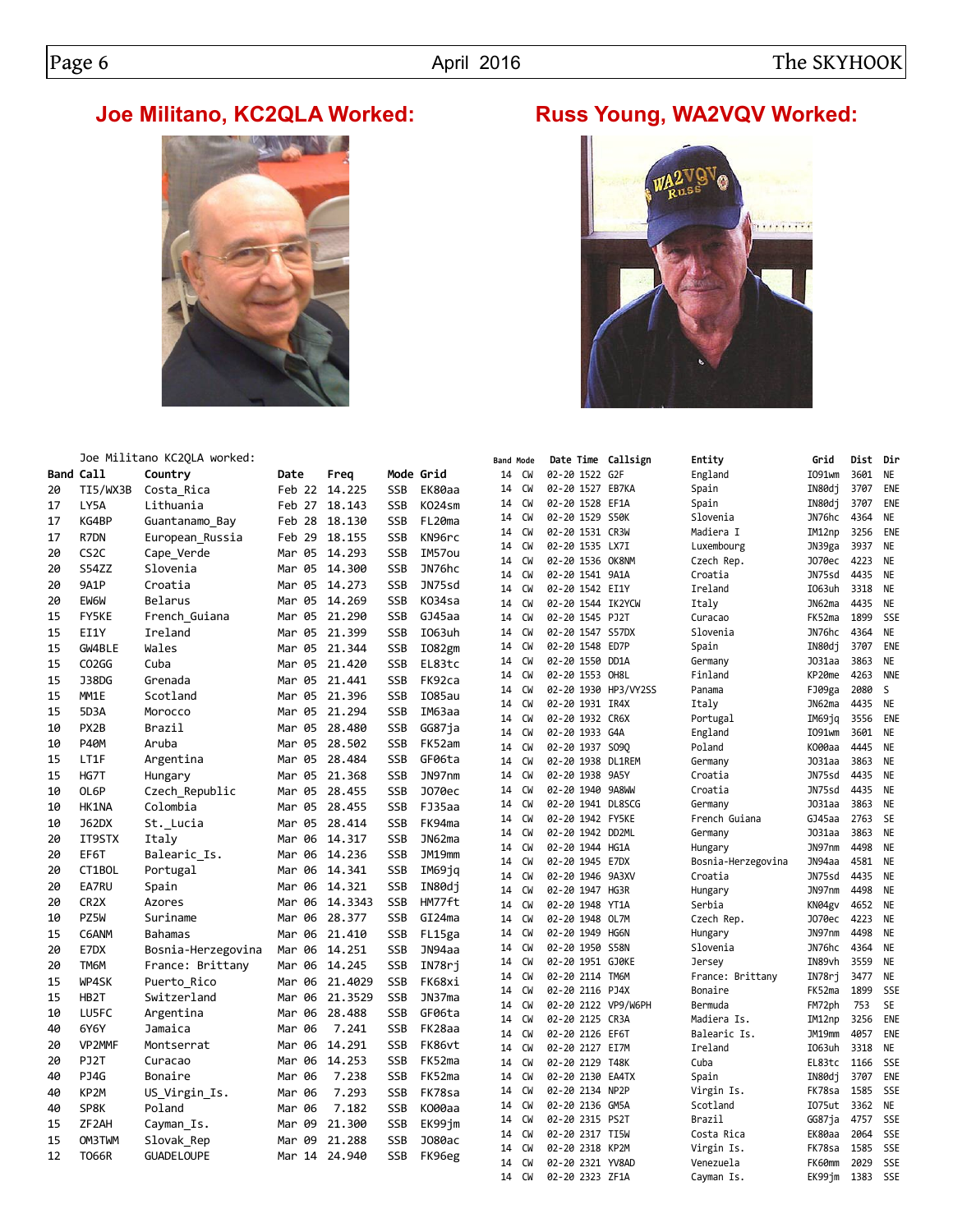## **Russ Young, WA2VQV, Continued Manufation Set For Pun**

|          | <b>Band Mode</b> | Date Time       | Callsign           | Entity             | Grid             | Dist         | Dir                      |
|----------|------------------|-----------------|--------------------|--------------------|------------------|--------------|--------------------------|
| 14       | CW               | 02-21 1354 OK7M |                    | Czech Rep.         | J070ec           | 4223         | ΝE                       |
| 21       | CW               | 02-21 1357 SK3W |                    | Sweden             | J099bh           | 4077         | NE                       |
| 21       | <b>CW</b>        | 02-21 1358 IR4M |                    | Italy              | JN62ma           | 4435         | <b>NE</b>                |
| 21       | <b>CW</b>        | 02-21 1401 HG7T |                    | Hungary            | JN97nm           | 4498         | <b>NE</b>                |
| 21       | <b>CW</b>        | 02-21 1402 UW1M |                    | Ukraine            | K050mm           | 4829         | <b>NE</b>                |
| 21       | <b>CW</b>        | 02-21 1402 SN5X |                    | Poland             | K000aa           | 4445         | <b>NE</b>                |
| 21       | <b>CW</b>        | 02-21 1403 9A1A |                    | Croatia            | JN75sd           | 4435         | NE                       |
| 21       | <b>CW</b>        | 02-21 1406 RT4F |                    | Eu. Russia         | K023pg           | 4519         | <b>NE</b>                |
| 21       | <b>CW</b>        |                 | 02-21 1407 F5VHY   | France             | JN18dt           | 3763         | NE                       |
| 21       | <b>CW</b>        | 02-21 1408 UX4U |                    | Ukraine            | KO50mm           | 4829         | <b>NE</b>                |
| 21       | <b>CW</b>        | 02-21 1409 RU7M |                    | Eu. Russia         | K085ss           | 4813         | <b>NNE</b>               |
| 21       | CW               | 02-21 1410 IR2C |                    | Italy              | JN62ma           | 4435         | NE                       |
| 21       | CW               | 02-21 1411 OL7M |                    | Czech Rep.         | J070ec           | 4223         | <b>NE</b>                |
| 21       | <b>CW</b>        |                 | 02-21 1412 YU1EA   | Serbia             | KN04gv           | 4652         | NE                       |
| 21       | <b>CW</b>        | 02-21 1414 9A8M |                    | Croatia            | JN75sd           | 4435         | NE                       |
| 21       | <b>CW</b>        |                 | 02-21 1415 9A8WW   | Croatia            | JN75sd           | 4435         | NE                       |
| 21       | <b>CW</b>        |                 | 02-21 1416 V31TP   | Belize             | EK57um           | 1669         | <b>SSE</b>               |
| 21       | CW               | 02-21 1416 9A7V |                    | Croatia            | JN75sd           | 4435         | NE                       |
| 21       | <b>CW</b>        | 02-21 1417 IR4X |                    | Italy              | JN62ma           | 4435         | <b>NE</b>                |
| 21       | <b>CM</b>        | 02-21 1418 DL1A |                    | Germany            | J031aa           | 3863         | NE                       |
| 21       | <b>CW</b>        | 02-21 1419 9A5Y | 02-21 1420 EI5KF   | Croatia            | JN75sd           | 4435         | ΝE                       |
| 21       | <b>CW</b>        | 02-21 1420 TI5W |                    | Ireland            | I063uh           | 3318         | NE                       |
| 21<br>21 | CW<br><b>CW</b>  | 02-21 1421 T48K |                    | Costa Rica<br>Cuba | EK80aa<br>EL83tc | 2064<br>1166 | <b>SSE</b><br><b>SSE</b> |
| 21       | CW               | 02-21 1425 ES50 |                    | Estonia            | KO29ma           | 4304         | ΝE                       |
| 21       | <b>CW</b>        | 02-21 1426 NP2N |                    | Virgin Is.         | FK78sa           | 1585         | <b>SSE</b>               |
| 21       | <b>CW</b>        |                 | 02-21 1427 HA4XH   | Hungary            | JN97nm           | 4498         | NE                       |
| 21       | <b>CW</b>        | 02-21 1429 NP3A |                    | Virgin Is.         | FK68vm           | 1512         | <b>SSE</b>               |
| 14       | CW               | 02-21 1431 NP3A |                    | Virgin Is.         | FK68vm           | 1512         | <b>SSE</b>               |
| 21       | <b>CW</b>        |                 | 02-21 1433 LY2XW   | Lithuania          | KO24sm           | 4481         | <b>NE</b>                |
| 21       | <b>CW</b>        | 02-21 1433 KP3Z |                    | Puerto Rico        | FK68vm           | 1512         | <b>SSE</b>               |
| 21       | <b>CW</b>        | 02-21 1434 PJ4X |                    | Bonaire            | FK52ma           | 1899         | <b>SSE</b>               |
| 21       | <b>CM</b>        | 02-21 1435 EI7M |                    | Ireland            | I063uh           | 3318         | NE                       |
| 21       | CW               | 02-21 1437 OL6P |                    | Czech Rep.         | J070ec           | 4223         | NE                       |
| 21       | <b>CW</b>        |                 | 02-21 1439 EI0PL   | Ireland            | I063uh           | 3318         | <b>NE</b>                |
| 21       | <b>CW</b>        |                 | 02-21 1442 TK5MH   | Corsica            | JN42ma           | 4256         | ENE                      |
| 21       | <b>CW</b>        |                 | 02-21 1443 SN90LKK | Poland             | K000aa           | 4445         | <b>NE</b>                |
| 21       | <b>CW</b>        |                 | 02-21 1444 CU4DX   | Azores             | HM78ma           | 2696         | ENE                      |
| 21       | <b>CW</b>        | 02-21 1446 S50R |                    | Slovenia           | JN76hc           | 4364         | <b>NE</b>                |
| 21       | <b>CW</b>        |                 | 02-21 1446 VP2MWA  | Montserrat         | FK86vt           | 1721         | <b>SSE</b>               |
| 21       | <b>CW</b>        | 02-21 1448 D4C  |                    | Cape Verde         | SPECIA           | 3235         | <b>NNE</b>               |
| 21       | <b>CW</b>        | 02-21 1449 CR3W |                    | Madiera Is.        | IM12np           | 3256         | ENE                      |
| 21       | CW               | 02-21 1451 EF6T |                    | Balearic Is.       | JM19mm           | 4057         | ENE                      |
| 21       | CW               | 02-21 1452 SN7Q |                    | Poland             | K000aa           | 4445         | NE                       |
| 21       | CW               | 02-21 1455 OK7M |                    | Czech Rep.         | J070ec           | 4223         | NE                       |
| 21       | CW               | 02-21 1457 RU1A |                    | Eu. Russia         | K048vr           | 4458         | <b>NNE</b>               |
| 21       | CW               | 02-21 1458      | 8P5A               | Barbados           | GK01gm           | 2131         | <b>SSE</b>               |
| 21       | CW               | 02-21 1459 9A2J |                    | Croatia            | JN75sd           | 4435         | NE                       |
| 21       | CW               |                 | 02-21 1500 IT9VDQ  | Italy              | JN62ma           | 4435         | NE                       |
| 21       | CW               | 02-21 1839 CR3A |                    | Madiera Is.        | IM12np           | 3256         | ENE                      |
| 21       | CW               |                 | 02-21 1841 HI3TT   | Dominican Rep.     | FK58am           | 1445         | <b>SSE</b>               |
| 21       | СW               | 02-21 1843 ZF1A |                    | Cayman Is.         | EK99jm           | 1383         | <b>SSE</b>               |
| 28       | CW               | 02-21 1845 NP3A |                    | Virgin Is.         | FK68vm           | 1512         | <b>SSE</b>               |
| 28       | CW               | 02-21 1846 PS2T |                    | Brazil             | GG87ja           | 4757         | <b>SSE</b>               |
| 28       | CW               | 02-21 1847 HK1X |                    | Colombia           | FJ35aa           | 2343         | S                        |
| 28       | CW               |                 | 02-21 1848 V31TP   | Belize             | EK57um           | 1669         | SSE                      |
| 28       | CW               | 02-21 1848 NP2N |                    | Virgin Is.         | FK78sa           | 1585         | <b>SSE</b>               |
| 28       | CW               | 02-21 1851 PJ2T |                    | Curacao            | FK52ma           | 1899         | <b>SSE</b>               |
| 28       | CW               | 02-21 1852 NP2X |                    | Virgin Is.         | FK78sa           | 1585         | <b>SSE</b>               |
| 28       | CW               |                 | 02-21 1853 P40LE   | Aruba              | FK52am           | 1853         | SSE                      |
| 28       | CW               | 02-21 1855 V26M |                    | Antigua & Barbuda  | GK07ca           | 1781         | SE                       |
| 28       | CW               | 02-21 1856 PJ6A |                    | Saba&St.Eustatius  | FK87ml           | 1659         | SSE                      |
| 28       | CW               | 02-21 1858 8P5A |                    | Barbados           | GK01gm           | 2131         | <b>SSE</b>               |
| 28       | CW               | 02-21 1858 NP2P |                    | Virgin Is.         | FK78sa           | 1585         | <b>SSE</b>               |
| 28       | CW               | 02-21 1859 XR2K |                    | Chile              | FF47oa           | 4977         | S                        |
| 28       | CW               | 02-21 1902 KP2M |                    | Virgin Is.         | FK78sa           | 1585         | <b>SSE</b>               |
| 28       | CW               |                 | 02-21 1907 KP4KE   | Puerto Rico        | FK68vm           | 1512         | <b>SSE</b>               |
| 28       | CW               | 02-21 1907 PT5A |                    | Brazil             | GG87ja           | 4757         | SSE                      |
| 28       | CW               |                 | 02-21 1909 P40XM   | Aruba              | FK52am           | 1853         | <b>SSE</b>               |
| 21       | CW               |                 | 02-21 1910 P40XM   | Aruba              | FK52am           | 1853         | SSE                      |
| 21       | CW               | 02-21 1912 TO7A |                    | Martinique         | FL94mn           | 1301         | SE                       |
| 14       | СW               | 02-21 1928 OT4A |                    | Belgium            | J020ev           | 3799         | NE                       |

What do you call:

two thousand mockingbirds?

a million Ryans?

a millionth of a phone?

a billionth of a goat?

a trillionth of a boo?

Need hints? See listing at bottom of page.

#### **Grid Codes**



## **Some Common Metric Prefixes**

The metric prefix for: a thousand is "kilo" (k); a million is "mega" (M); a millionth is "micro"  $(\mu)$ ; a billionth is "nano" (n); a trillionth is "pica" (p).